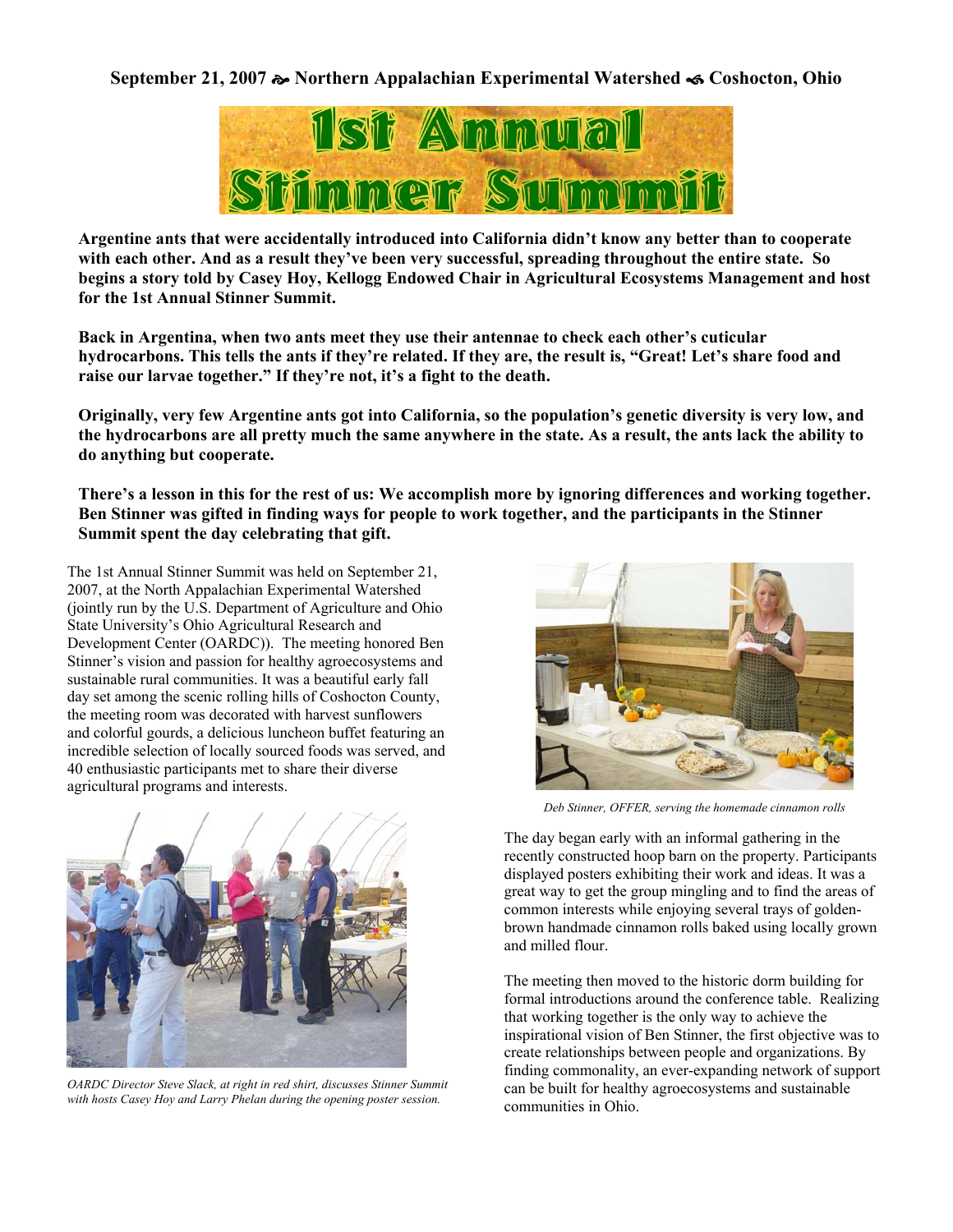

*Attendees (L-R) Casey Hoy, Joe Konen (OSU Extension), Lisa Schacht (Ohio Produce Growers and Marketers Assoc.), John Anderson (OSU Animal Sciences), and John Ellerman (Ohio Farmers Union) during the introductions in the dorm building.* 

The second objective was to work together to find and plan one project to be completed in the upcoming year that would help build healthy agroecosystems and sustainable communities. Thanks to generous contributions from the W.K. Kellogg Foundation, contributions from Ben's friends and colleagues, and matching funds from OARDC, the Ben Stinner Endowment for Healthy Agroecosystems and Sustainable Communities has accumulated over \$400,000, enough to fund annual Summits and about \$15,000 for the projects that result.

Before this session ended, Larry Phelan, Ohio State/OARDC entomology professor and chairman of the Stinner Endowment Committee, presented the first of what will be an annual commemorative poster designed for the event. Created by his daughter Chanda, the artwork shows a farmer handing a bountiful harvest basket to the next generation of farmers. The oak tree in the background symbolizes the enduring presence and strength of Ben Stinner.

Fresh baked bread, tomato and basil salad, and vegetable lasagna were served for lunch, followed by a dessert of apple crisp and fresh vanilla ice cream. The fruits, vegetables, dairy products and the flour for the baked goods were all grown locally.



*The delicious luncheon buffet* 

The sessions after lunch were held under the shade tree on the front lawn. The participants divided into smaller groups to start the brainstorming portion of the meeting. Ideas tossed around for possible projects dealt with agricultural

policy, sustainable energy, an on-farm internship program, internet information mining of sustainable methods and practices, brownfield and school garden development, agribusiness incubators, expanding community art and music programs, varied education programs to enlist support from the legislature and general public, a guidebook developed for direct marketing rules and regulations, and developing a project to help solve distribution problems.

Through a process of prioritizing, the scope narrowed down to four selections. The groups were asked again to meet and identify specific projects that would meet the objectives of the Endowment.



*Carol Goland (Ohio Ecological Food and Farming Assoc.), Larry Antosch (Ohio Farm Bureau Federation), Martin Shipatalo (USDA-ARS), June Barger (Farm Women's Network), Sylvia Zimmerman (Innovative Farmers of Ohio), Gary Moore (The Nature Conservancy) and Amelie Lipstreau (Cuyahoga Valley Countryside Conservancy) hash out the details of a project proposal.* 

# **Brownfield/School Gardens:**

Funds would be granted to four groups for urban/suburban market garden development. The project would also allocate funds to several schools to start school gardens.

# **Internship Network Website:**

The project would allow for a part-time position to identify and connect interns wanting to learn on-farm with existing farm enterprises willing to teach.

### **Local Food Distribution and Infrastructure:**

A workshop was proposed to bring attention to the distribution problems currently experienced in the market place. Getting products to the consumer involves many logistical, transportation, quality control and storage issues. The workshop would bring together all those involved along the supply chain to foster crosslearning and information exchange.

### **Public Policy:**

The proposed project would fund a lobbyist to facilitate communication by drafting a clear message and identifying potential opportunities to impact policy. Another key function would be the development of op-ed releases for distribution throughout Ohio.

After questioning by the Endowment Committee, comprised of Casey Hoy, Deb Stinner, Larry Phelan and Bob Hendershot (filling in for Joe Hartzler), a vote by all of the meeting participants selected the distribution and infrastructure workshop project for the upcoming year.